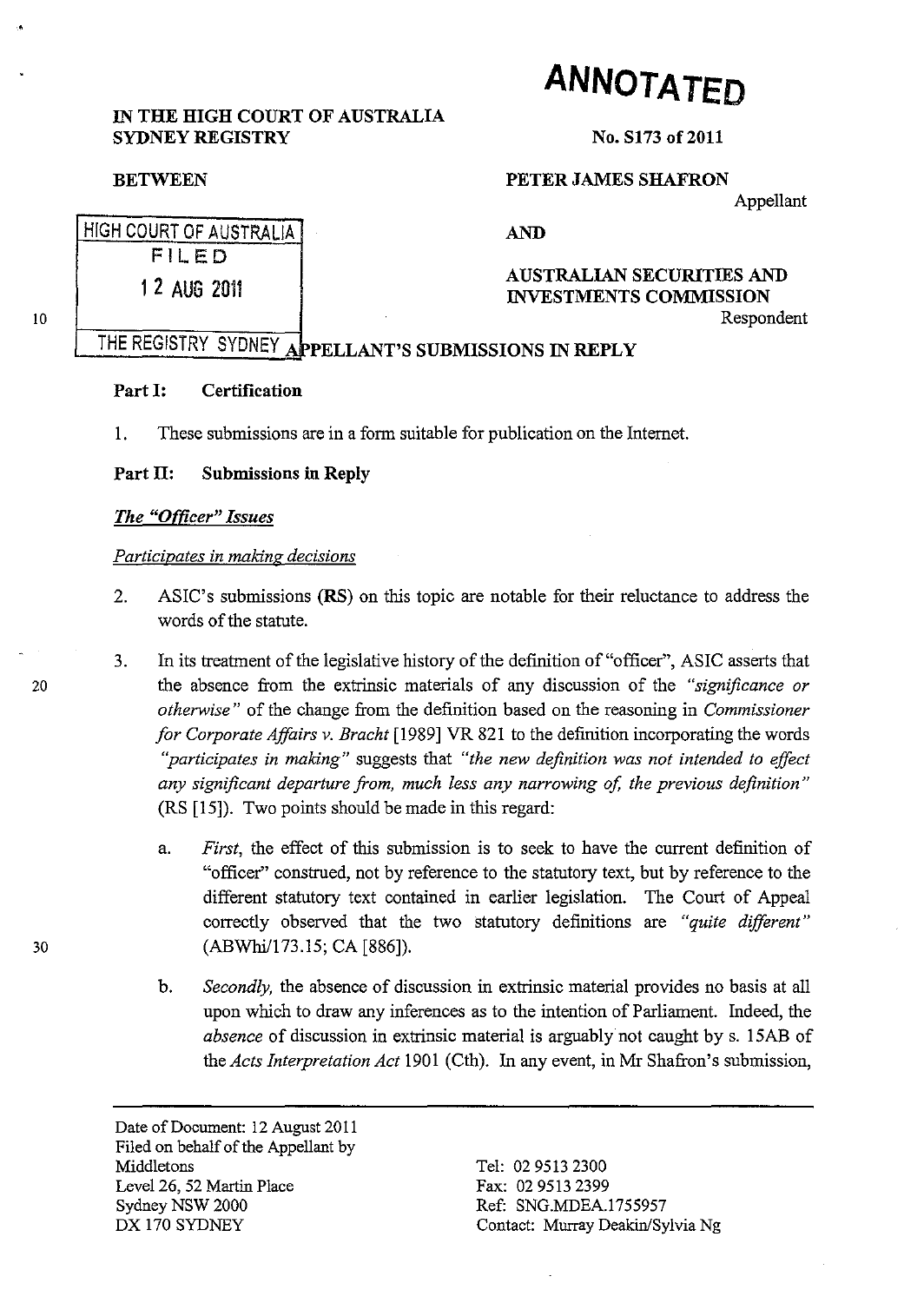ASIC has not shown the definition to be ambiguous or obscure, or suggested any other basis upon which recourse to extrinsic material would be appropriate.

- 4. ASIC then makes four specific submissions in support of its contention that a person in Mr Shafron's submission can be said to *"participate in making decisions* ".
- S. ASIC's first submission does not seek to explain what the word *''participates''* in the statutory definition means, but simply repeats the Court of Appeal's observation that whether there is *"participation"* is a *"question of fact* ", or a question of *"fact and degree"* (RS [18]). This begs the question of the meaning of the expression *"participate in making decisions".* For the reasons given in Mr Shafron's Appellant's Submissions in this Court **(Mr Shafron's Appellant's Submissions),** the natural meaning of the expression involves taking part in making decisions. It must involve some decision-making role. ASIC's submissions make no attempt to identify the nature and quality of the activities that it says qualify as *"participating in making decisions* ".
- 6. ASIC's second submission disputes Mr Shafron's characterisation of his role as confined to providing advice to the board (RS [19]). ASIC submits that Mr Shafron's role was *"proactive",* and the board merely *"reactive".* That is because, ASIC says, along with other JHIL executives, Mr Shafron was involved in formulating proposals for the consideration of the board. In relation to that submission, the following points should be noted:
	- a. *First,* the totality of the findings of the trial judge and the Court of Appeal make clear that the proper characterisation of Mr Shafron's role is one of the provision of advice and assistance to the board (see ABRed2/S11W-S130; LJ [379]-[38S], ABWhi/173.46, ABWhi/174.38, ABWhi/175.17; CA [889], [891], [894]).
	- b. *Secondly,* the submission does not shed any light on the construction of the definition for which ASIC contends, except inferentially to concede that the mere provision of advice to those who make decisions would not be sufficient to bring a person within the definition.
	- c. *Thirdly,* care must be taken in the use of summary terms such as *''formulating''* or *''promoting''* (or *"advising",* for that matter), to ensure that conclusions as to a person's *''participation in the making of decisions"* are based on concrete facts, rather than mere labels. It may be accepted that Mr Shafron was one of the executives involved in the *''formulation''* of proposals to be put to the board. The fact that such proposals were developed by company executives for the consideration of the board is hardly surprising. Detailed consideration of the way in which separation of asbestos liabilities could be achieved, and the consequences of those different options, is not something that could easily be done at a board meeting, or by individual directors. It was a natural task to be assigned to management for work between meetings. The formulation of proposals thus arose from directions given by the CEO or the board. For

10

20

30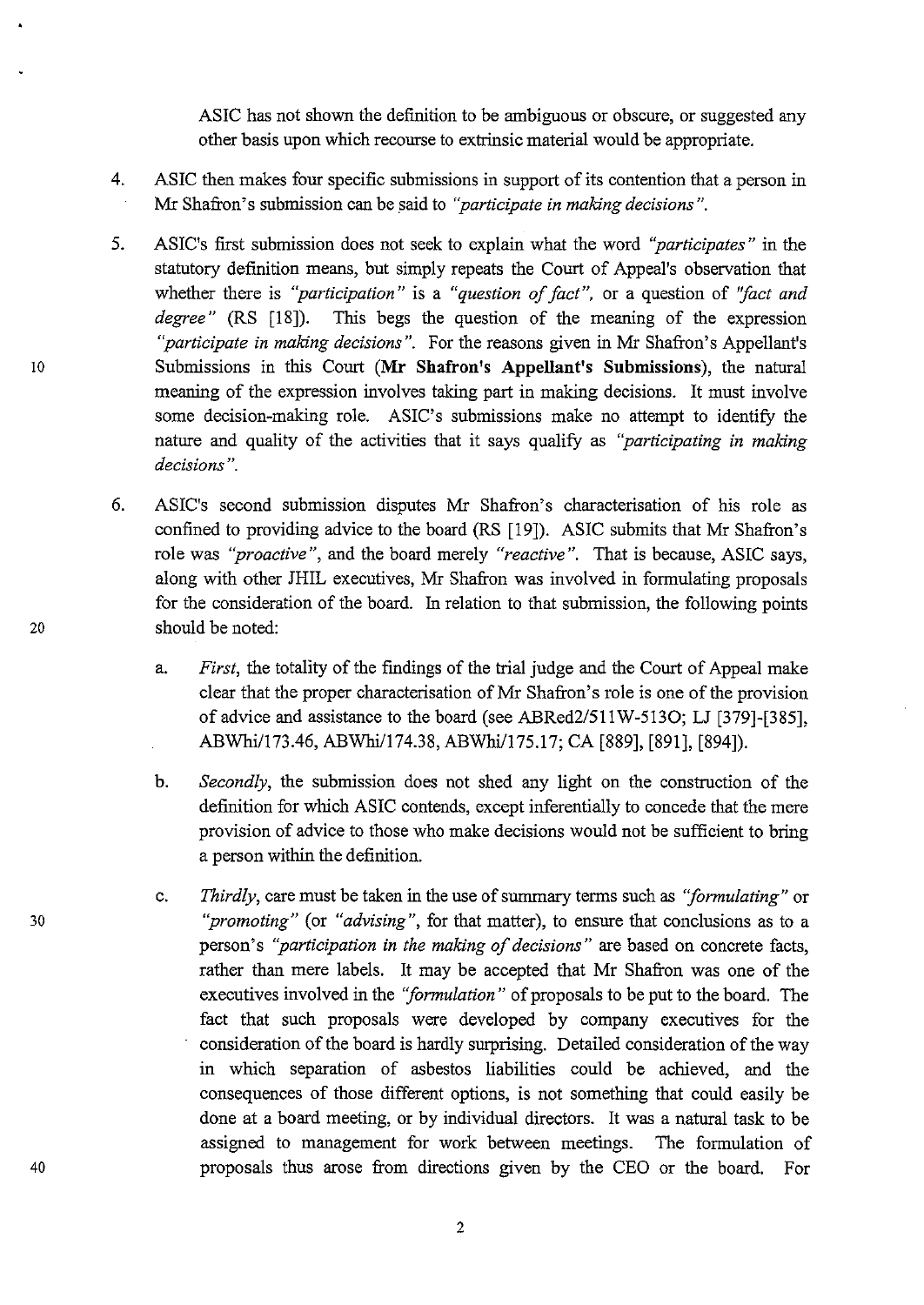example, when the board rejected the net assets model at the January 2001 meeting, *"management was sent away to do more work on the Separation Proposal"* (ABRed2/423I; LJ[89], ABWhi/23.46; CA[91]).! Accordingly, management was not proactive, but rather responsive to the board's instructions. In this manner, the company's management was directed by the board to develop different, or varied, proposals, and to bring them back to the board for consideration (see, e.g., ABWhi/18.31, ABWhi/19.1, ABWhi/2S.23; CA [67], [70], [98]). Proposals could be accepted, rejected or varied by the board, as evidenced by the outcomes and directions of the board at JHIL board meetings.<sup>2</sup> To the extent, therefore, that the development of proposals at the direction of the board or the CEO, in order to permit the board to consider whether a high-level strategic objective (namely, the separation of asbestos liabilities) could and/or should be achieved, may be described as the *"formulation"* or *"promotion"* of such proposals, it is apparent that, in substance, that work is also properly characterised as the provision of advice and assistance to the board. No part of Mr Shafron's activities, even as described by ASIC, can be regarded as the *"participation in the making of decisions".* This is reinforced by the evidence of the directors.<sup>3</sup>

7. ASIC's third submission is that the construction for which Mr Shafron contends would *"unduly limit the definition of the term officer"* (RS [20]). Again, that submission begs the question. The limits of the statutory concept of "officer" are set by the words of the statute, not some *a priori* notion of its proper breadth. Furthermore, with respect, ASIC's submission as to the limited work done by the words *''participates in making decisions"* on Mr Shafron's construction (and thus the asserted *"unlikelihood"* of that construction) should not be accepted:

 $<sup>1</sup>$  Mr Brown expected management to come back to the board with a revised proposal at the February 2001</sup> board meeting (ABWhi/24.2 and ABWhi/25.43; CA[92] and [100]).

 $2$  During the JHIL board meetings (April, August and November 2000), management made recommendations to the board which the directors ultimately decided not to follow, and management was asked to continue developing the concepts for further discussion (ABWhi/17.21 and ABWhi/18.31; CA[62]-[63] and [67]-[70]).

**<sup>3.</sup>The directors' evidence was explicit in their recognition that they, not lawyers and not 'management', made**  the decisions (ABBla3/1303M-O; T2021.24·28 (Brown XX); ABBla4/1484E-N; T2206.08-26 (Brown XX); ABBla5/2265U-W; T3037.42-44 (Hellicar XX). Particularly, Ms Hellicar stated that she did not always agree with management and did not feel obliged to agree (ABBla5/2265S; T3037.37) and Mr Willcox stated that he did not always agree with the advice provided by Allens (ABBla6/2917L; T3737.17). He also acknowledged that ultimately the directors were responsible for deciding whether, on the basis of the assumptions, it was appropriate to approve the Foundation (ABBla6/2975N; T3795.27). Indeed, Mr Brown stated that it would be *"very unusual"* for a person in Mr Shafron's position to question the directors as to their understanding of the material presented to them prior to making a decision in favour of the Foundation and the top-up (ABBla4/1536T-1537H; T2258.39-T2259.12). Mr Gillfillan admitted that it would have been *"socially inappropriate"* for Mr Shafron to have questioned whether he had read all the appropriate paperwork (ABBla4/19660-Q; T2725.28-33) or inquire at the meeting whether he had formed an opinion as to the adequacy of the funding of the Foundation (ABBla4/1974T-V; T2733.38-42). Mr Brown also stated that certain advantages raised by management outweighed the issues highlighted by external lawyers and that whilst he always paid attention to legal advice, there would be times when it would not have necessarily been appropriate to follow it.(ABBla3/1303G-O; T2021.10-28)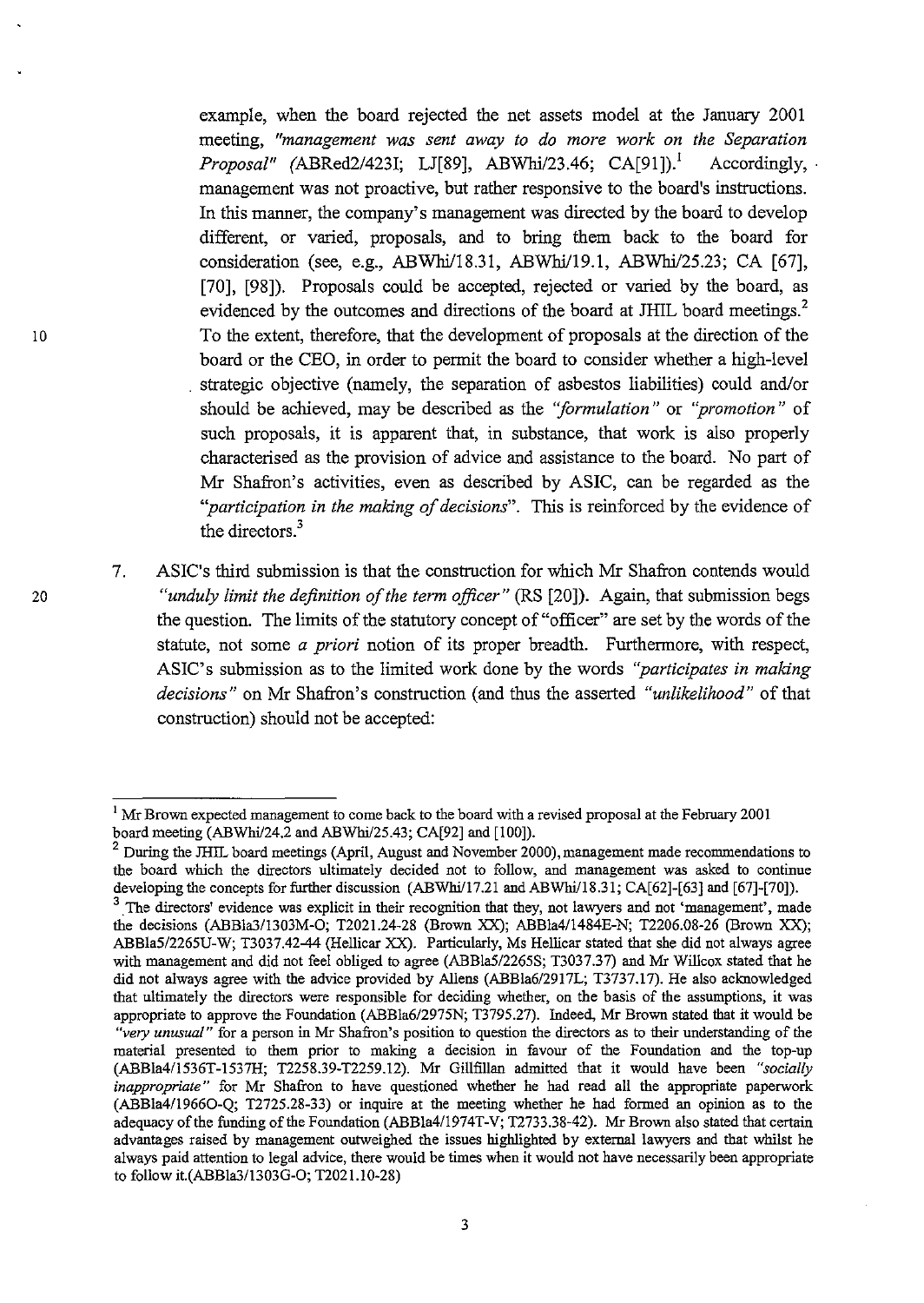- a. For one thing, capturing persons who are members of committees that make decisions is no insignificant thing. Many decisions are made by committee, and it would be a gaping lacunae in the legislative scheme if the making of a decision at committee level took individual members outside of the statutory definition. On this basis alone, the words *''participate in making decisions"* do real, extensive, and important work.
- b. For another, it should not be accepted that persons who make decisions jointly with others, or persons who make decisions subject to ratification by others, would inevitably be held to *"make"* a relevant decision. The former category 10 raises considerations similar to the "committee" example - an individual can legitimately deny *"making"* a joint decision, but hardly deny *''participating''* in making the decision. Persons in the latter category make a decision, no doubt, but may argue that the *"rear'* decision is the decision to ratify. The particular facts of individual cases may well disclose that the first person's role was as a *''participant''* in the making of the relevant decision.
- 8. It is thus submitted that Mr Shafron's proposed construction precisely avoids any technical *''point in time"* issues in determining those who have participated in making decisions (c.f., RS [21]). Rather, it looks to the substance of an individual's involvement in making the decision in question. Equally, however, Mr Shafron's 20 construction gives effect to the statutory language which requires participation, not in the formulation of a proposal, or the development of ideas, or the provision of advice and assistance to a decision maker, but in the making of a decision itself.
	- 9. ASIC's fourth submission seeks to minimize the significance of the additional matters relied upon by the Court of Appeal in finding that Mr Shafron participated in decisions of the relevant character (RS [22D. Whether or not those matters were properly particularised by  $ASIC<sub>1</sub><sup>4</sup>$  they were not made the subject of any specific submission,<sup>5</sup> and it appears ASIC has implicitly conceded that they do not add anything to the primary basis upon which the Court of Appeal decided the question (i.e., Mr Shafron's involvement in the preparation of proposals for consideration by the board).
- 30 10. Overall, therefore, it is apparent that ASIC's submissions on this topic do not engage directly with the words of the statute. In Mr Shafron's submission, it is necessary to give full effect to the ordinary and natural meaning of the words *"participate in making a decision* ", and that can only be done by recognising that a role in making a decision is what is required. On no view of the facts, did Mr Shafron have any relevant decision-making role in this case.

<sup>&</sup>lt;sup>4</sup> Mr Shafron submits that the over-broad particulars provided should not be held sufficient to have put him on notice of the particular use sought to be made of these particular examples.

<sup>&</sup>lt;sup>5</sup>The vague reference in ASIC's trial submissions (referred to by ASIC at the conclusion of footnote 23 to RS [23]) was not sufficient to raise for consideration the matters upon which the Court of Appeal relied.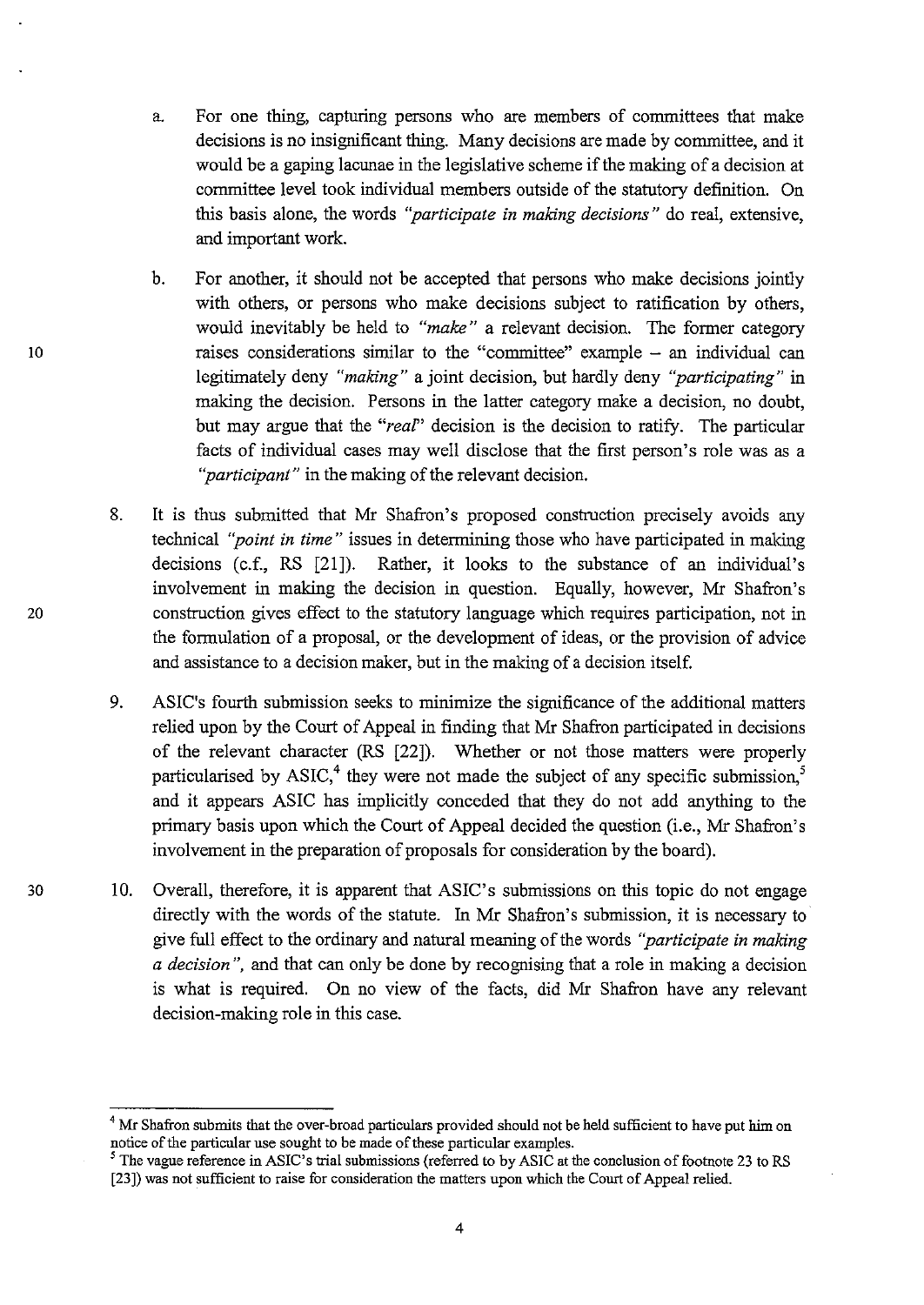#### *Responsibilities within the corporation*

- 11. ASIC's submissions on this topic rely heavily on the various extrinsic materials to the CLERP Act, and the decision of Austin J in *ASIC* v. *Rich* (2003) 44 ACSR 341. In relation to those matters:
- a. ASIC does not identify the ambiguity or obscurity in the language of s. 180(1), or any other basis upon which it would be appropriate to have regard to extrinsic material under s. 15AB of the *Acts Interpretation Act* 1901 (Cth). In any event, the references to *"duties"* and *"responsibilities"* in the material to which ASIC refers (see RS [14]-[15]) are naturally read as referring to the duties and 10 responsibilities of the officer's office, and not to whatever other duties and responsibilities *outside* that office the officer may have.
	- b. The decision in *Rich* provides no better support for ASIC's construction (c.f. RS [24]-[25]). Austin J held that the *"responsibilities"* to which s. 180(1) refers are those in fact forming part of the office held. His Honour said nothing to suggest that the *"responsibilities"* included responsibilities *outside* of that office. The critical passage in his Honour's judgment is in the following terms (at [49]):

*"The director's responsibilities would include arrangements flowing from the experience and skills that the director brought to his or her office, and also any arrangements within the board or between the director and executive management affecting the work that the director would be expected to carry out."* 

That reasoning makes clear that it is necessary to look at the particular circumstances of every case to determine the responsibilities of a particular officer's office. It is, in other words, necessary to look past the formal delegation of tasks to the actual responsibilities of an office (see also at [50]). Austin J thus held that it was part of Mr Greaves' role as a director to chair the board and the finance and audit committees. His Honour did not find that responsibilities of Mr Greaves outside of his role as director were subject to s. 180(1).

- 12. ASIC's submissions on the statutory language should also be rejected (RS [27]). ASIC draws a false dichotomy when it says that the words *"and had the same responsibilities 30 within the corporation as the director or officer"* are *"clearly directed to the responsibilities of the individual in question not simply the office they occupy*" (RS [27]). The words are directed to the responsibilities of the *individual office* occupied by the officer.
	- 13. It is submitted that, as Austin J's discussion in *Rich* makes clear, the purpose of the words upon which ASIC relies was to ensure that the actual responsibilities of the particular office were subject to the statutory standard of care (and not merely those responsibilities fonnally delegated as being responsibilities of the office in question). As his Honour said (at [50]):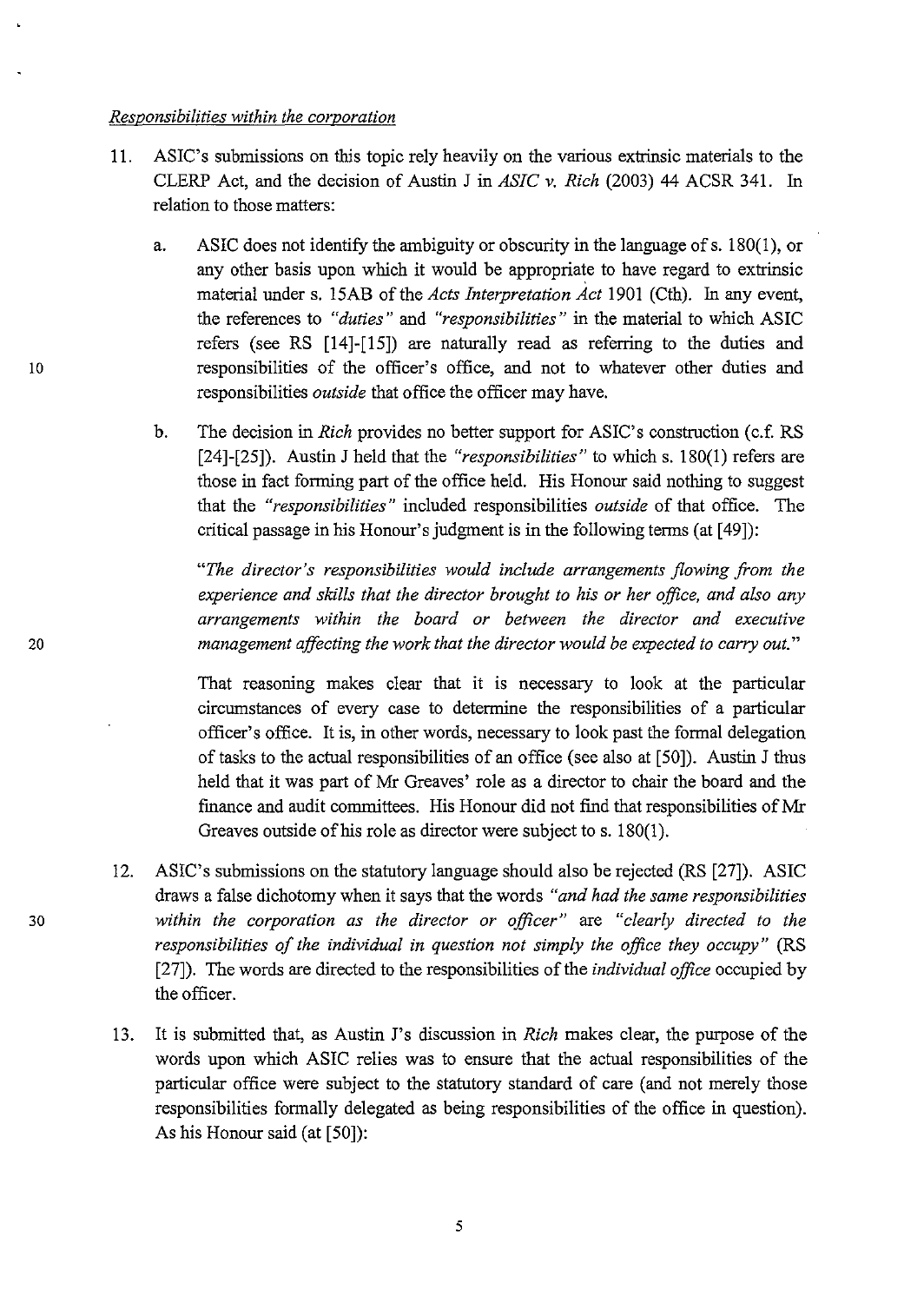*"[Responsibilities} is a wider concept, referring to the acquisition of responsibilities not only through specific delegation but also through the way in which work is distributed within the corporation* in *fact, and the expectations placed by those arrangements on the shoulders of the individual director."* 

- 14. His Honour was not there suggesting that responsibilities other than responsibilities of the office were to be subject to s. 180(1).
- 15. There is a curious conclusion to ASIC's submissions on this topic. ASIC submits that responsibilities that are *"completely unrelated"* to the office in question will (or may) not be subject to s. 180(1) (RS [28]). With respect, it is difficult to see why that should 10 be so if ASIC's construction is otherwise accepted. It must follow that if ASIC's preferred construction is correct, then all responsibilities of an officer within a corporation, no matter how far removed from the responsibilities of the office in question, will be caught. The fact that ASIC promotes this unprincipled exception suggests a recognition of the difficulties inherent in, and the unreasonable consequences of, its proposed construction.

#### *Company Secretary*

- 16. ASIC appears to submit that the role of a company secretary will always extend to the provision of advice to the board, and to *"taking steps to ensure compliance by the company with its various regulatory and legal requirements"* (RS [30]). The 20 *Corporations Act* only gives minimum content to the role of company secretary. As ASIC points out, if nothing else, s. 188(1) makes a company secretary liable for certain failings of the company. Section 188(1) (and the other provisions to which ASIC refers) do not, however, support the extensive, generalised, duty postulated by ASIC. The specific obligations imposed upon secretaries by the *Corporations Act* (either directly, or indirectly, by making them liable for failures of the company) are all properly characterised as ministerial or administrative functions. It is impossible to extrapolate from those functions some general duty to advise the board about the company's regulatory or legal obligations. Indeed, it is not even possible to infer any general obligation to offer substantive advice in relation to the content of notices etc. 30 that the company is obliged to file.
	- 17. ASIC also relies on other generalised statements that have been made about the nature and role of company secretaries (RS [31]). Such statements fail to have any regard to how functions within JHIL were divided between the company secretary and general counsel. To the extent that ASIC seeks to support those submissions by reference to evidence as to the role of a company secretary in *"regular business"* (see footnote 28 to RS [31]), that material was not tendered below, and may not be considered by this Court on appeal.<sup>6</sup>

*<sup>6</sup> Eastman* v. *R* (2000) 203 CLR 1; *Mickelberg* v. *R* (1989) 167 CLR 259.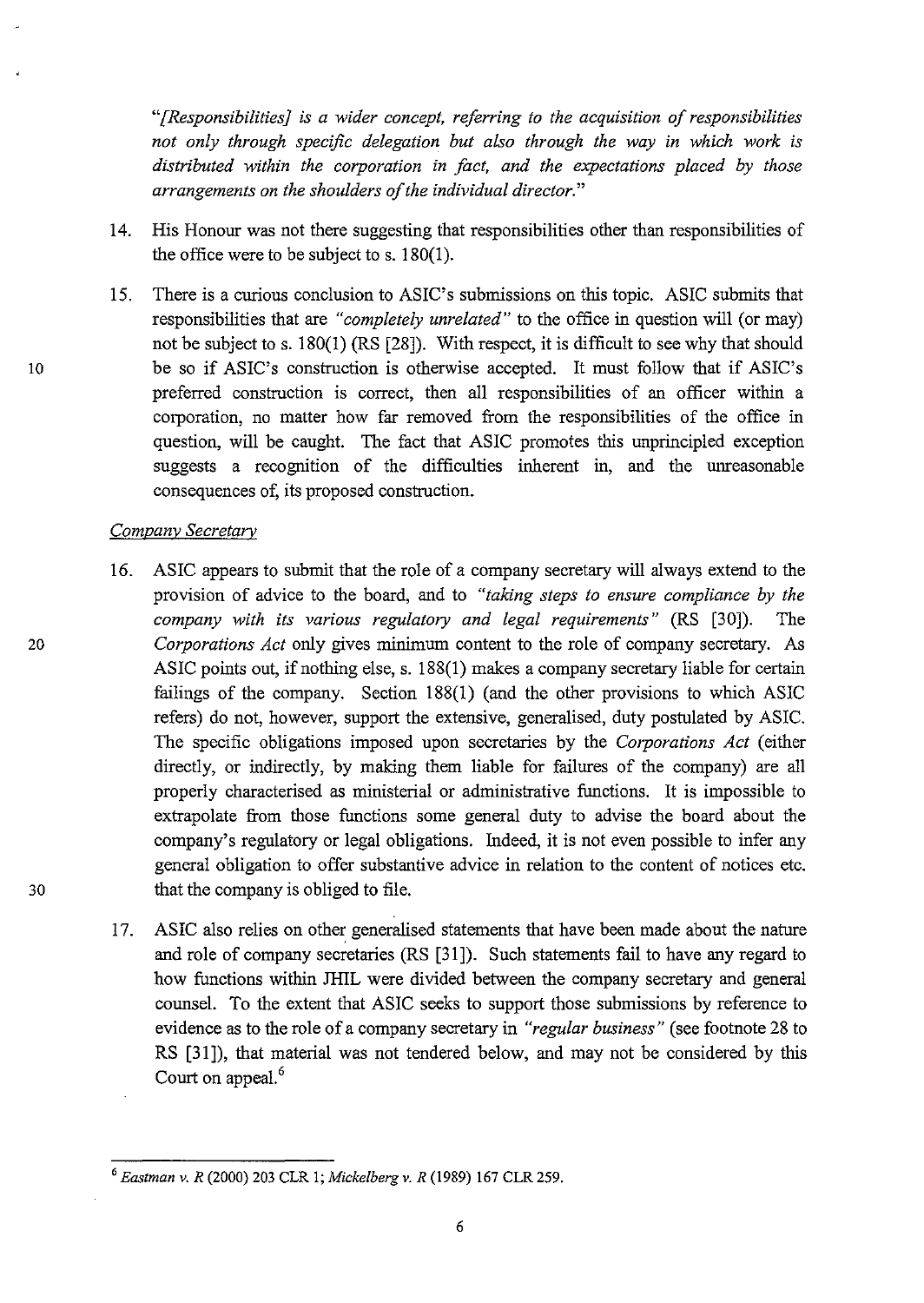- 18. ASIC's reliance (at [31]) on authority that a company secretary is the *"natural mouthpiece"* to speak on behalf of the company ignores the factual circumstances of the present case, as JHIL's disclosure policy makes it clear that a company secretary's authority to disclose information publicly is limited to such actions *"on behalf of the*  Board<sup>"7</sup>, that is, in a ministerial capacity.
- 19. Ultimately, however, as ASIC recognises, and the Court of Appeal held, the role of company secretary in a particular company is a question of fact: see ABWhi $/176/5$ ; CA [899] and the cases there cited. For the reasons given in Mr Shafron's Appellant's Submissions, the most powerful evidence of the actual role and responsibilities of the office of company secretary in JHIL is provided by the extent to which the responsibilities of Mr Shafron and Mr Cameron (JHIL's other company secretary) were common.
- 20. ASIC's submission that this comparison is uninstructive, due to the fact that Mr Shafron had *"legal qualifications and experience",* misses the point (RS [33]). Mr Shafron also held the additional, and separate, position of *"general counsel".* The additional responsibilities possessed by Mr Shafron by reason of his legal qualifications and experience are naturally to be assigned to, and considered as the discharge of, that position.
- 21. The suggestion by ASIC that Mr Cameron may in fact have had the same 20 responsibilities as Mr Shafron, but merely lacked the opportunity to perform them because he did not attend board meetings, should be rejected (RS [33]-[34]). That suggestion has never previously been made, and no evidence to that effect was led from Mr Cameron. There is simply no basis in the evidence from which such a conclusion may be drawn.
	- 22. Ultimately, it is Mr Shafron's submission that the role of company secretary in JHIL was an administrative role. It was the position of general counsel that carried with it an obligation to provide legal and other advice to the company.

## *The DOCI Contravention*

- 23. ASIC's submissions in relation to the DOCI contravention fall into three broad 30 categories:
	- a. *First,* ASIC contends that Mr Shafron's arguments involve challenges to factual findings outside the scope of his notice of appeal (RS [43], [44], [46]).
	- b. *Secondly,* ASIC submits that a reasonable person would not have regarded Aliens as implicitly advising him that disclosure was not required (or would not have relied on that implicit advice) for various reasons, including that no specific request was made to Aliens for such advice, and that Aliens did not request, and

10

.,

<sup>7 [</sup>ABBluIl109]; ALNS.015.003.0070 at 0075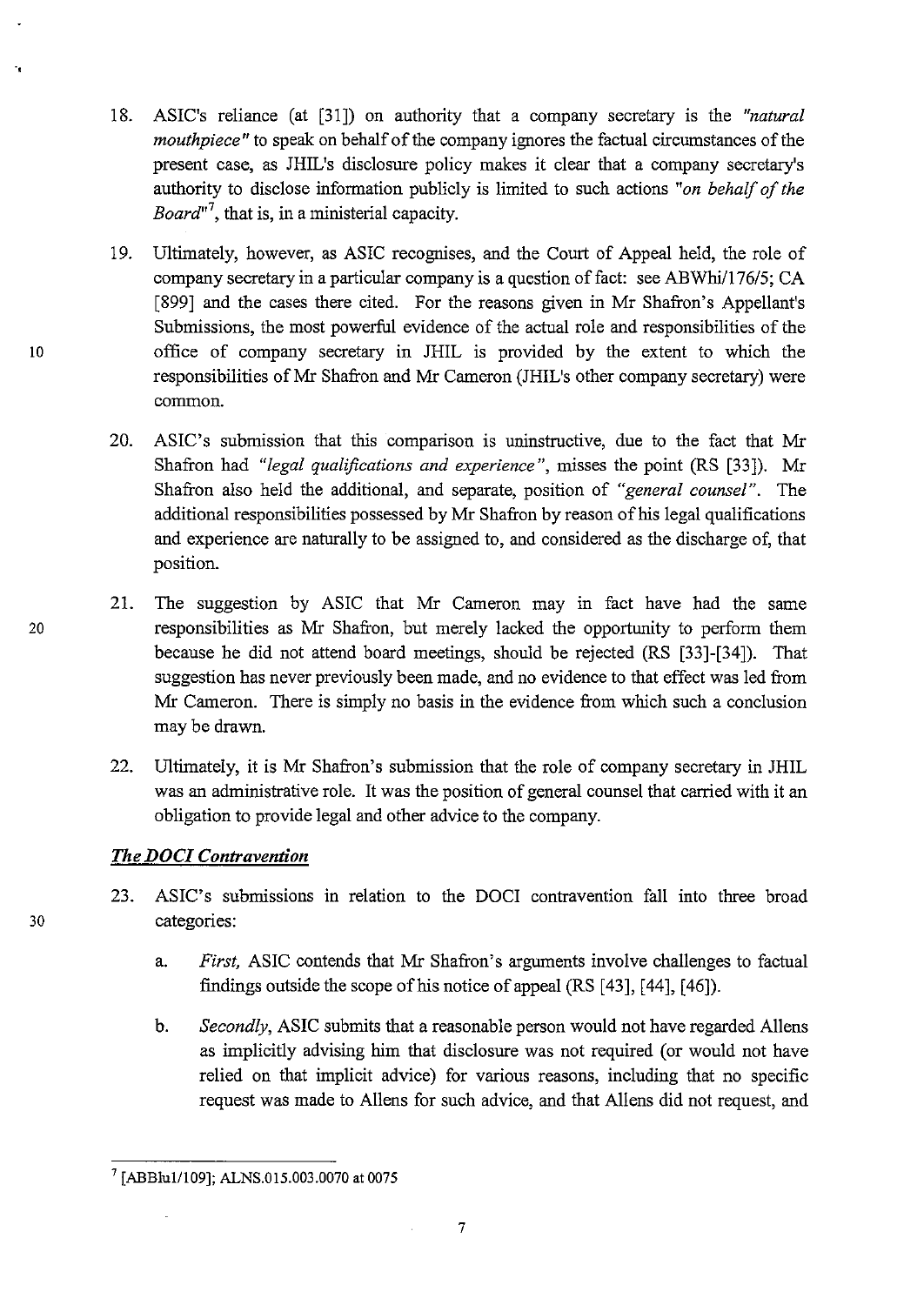was not provided with, information relevant to the impact of the information upon the market price for JHIL's shares (RS [36], [45], [47]).

- c. *Thirdly,* ASIC submits that, even if AlIens could reasonably have been expected to advise on disclosure of the DOCI Information, Mr Shafron was under an independent obligation to raise the issue himself (RS [41], [43], [47]).
- 24. In relation to the first of those arguments, Ground 5 of Mr Shafron's notice of appeal alleges that the Court of Appeal erred in finding that he contravened s. 180(1) by failing to take one or more of the three steps pleaded by ASIC *"given that [AllensJ had been retained by JHIL in relation to Project Green, including advising on JHIL's obligation*  10 *to disclose the DOCI Information".* It is submitted that that ground of appeal is sufficient to encompass the challenge to the Court of Appeal's factual findings in relation to the nature of the requests for advice made to Allens, and the scope of AlIens' retainer, set out in Mr Shafron's Appellant's Submissions.
	- 25. In relation to the second argument:
- a. In Mr Shafron's submission, whether a reasonable person would have considered that Allens would have spoken up if it regarded continuous disclosure as necessary, does not depend on whether a specific request for advice on that topic was made. It is not in dispute that Mr Shafron specifically requested advice from Allens in relation to disclosure of some kind in relation to the DOCI. For the 20 reasons given in Mr Shafron's Appellant's Submissions, even if those specific requests are held not to concern ASX continuous disclosure, they were more than adequate to raise the question of disclosure generally. The question is not, therefore, whether Mr Shafron specifically requested advice concerning continuous disclosure. It is whether, in all the circumstances (including Allens' detailed involvement in the project generally<sup>8</sup>, Allens' drafting of the  $\overline{DOCI}$ ,  $\overline{O}$  the specific requests that were made to Allens regarding disclosure, Allens' presence at board meetings, including *"notably the meeting at which the DOCI was agreed,1O* Allens' involvement in *"settling the draft ASX announcement",* 11 and all the other matters set out in Mr Shafron's Appellant's Submissions), a reasonable 30 person would have understood the issue to be one upon which AlIens would be expected to speak.
	- b. The fact that Mr Shafron once specifically sought advice from Allens in relation to continuous disclosure obligations (ABWhi/199.35; CA [1026]) is not at all inconsistent with the existence of a general retainer on the part of Allens to advise

<sup>8</sup> The Court of Appeal recognised that *"Allens advised extensively in relation to Project Green"* 

<sup>(</sup>ABWhilI98.47; CA[I022]) and were *"deeply engaged in advising and otherwise actingfor JHIL"* in relation to Project Green *(ABWhil4S.5;* CA[200J)

<sup>9</sup> The Court of Appeal recognised that AlIens' involvement extended to drafting *"all relevant documents",*  including the DOCI (ABWhi/200.17; CA[1030]). See also [ABBlu4/1845]; PWC.016.005.0209 attaching draft of the DOC!: [ABBlu41l847]; PWC.016.00S.0211

<sup>10</sup> ABWhil200.18; CA[1030]

<sup>&</sup>lt;sup>11</sup> ABWhi/200.19; CA[1030]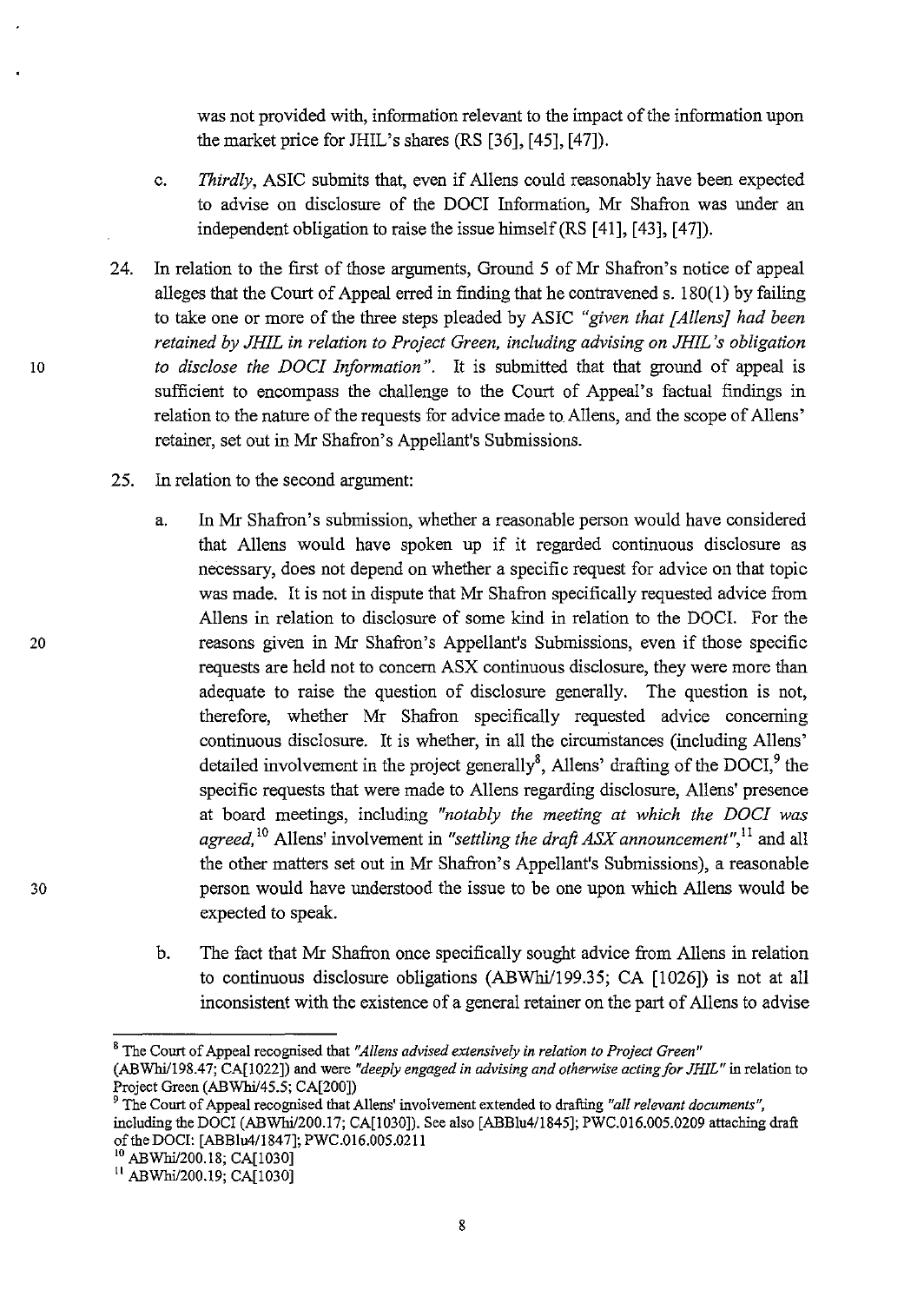in relation to that topic, let alone suggestive of an invariable practice that such advice would only be provided pursuant to a specific request. That single example provides particularly slender support for the inference drawn by the Court of Appeal (and supported by ASIC) for at least the following reasons:

- 1. The advice given by Allens, when the matter was specifically raised, was that no disclosure was required. The fact that Aliens remained silent up until the *"no disclosure"* advice was provided is thus entirely consistent with an expectation that Allens would speak up if it considered disclosure to be *necessary,* and not otherwise.
- ii. The matter was specifically raised with Allens following a question concerning continuous disclosure from a director at a board meeting. In other words, there was a specific call for the advice. It is unsurprising, in those circumstances, that the matter was specifically raised with Allens.
- c. The suggestion that Allens could not be expected to advise in relation to continuous disclosure because it had not been provided with information pertaining to the likely impact on the market price for JHIL shares should be rejected. There can be no serious suggestion that Allens was not in a position to understand the commercial imperatives, objectives and consequences of the transaction. Senior lawyers from Aliens had been involved throughout the entire 20 history of the separation proposals, including attendance at board meetings. At the very least, Aliens was plainly sufficiently well-informed to provide advice as to the necessity to consider the question.
	- 26. In relation to the third argument:
		- a. It does not follow from the Court of Appeal's finding that Mr Shafron was, at least on one occasion (i.e., 16 October 2000), no *"mere conduit"* for the advice of external lawyers (ABWhi/200.31; CA [1032]) that he was in every instance obliged to provide independent advice to the company to complement external advice. That is to say, the fact that, on one occasion, Mr Shafron chose to note his agreement with Allens' advice does not mean that Mr Shafron was always obliged to replicate Aliens' work.
		- b. The suggestion that Mr Shafron was obliged to provide his own, independent, advice is, in any event, undermined by the very terms of ASIC's pleaded case. ASIC alleged only that Mr Shafron was obliged to take one of the three steps identified at ABWhi/192.29; CA [979]. The second alternative was described as a failure *"to obtain advice for Mr Macdonald or the board or provide his own advice to the board"* (emphasis added). If a reasonable person would have understood that Allens had provided advice to the effect that no disclosure was necessary, the very terms of ASIC's pleaded case make clear that no independent advice from Mr Shafron was required.